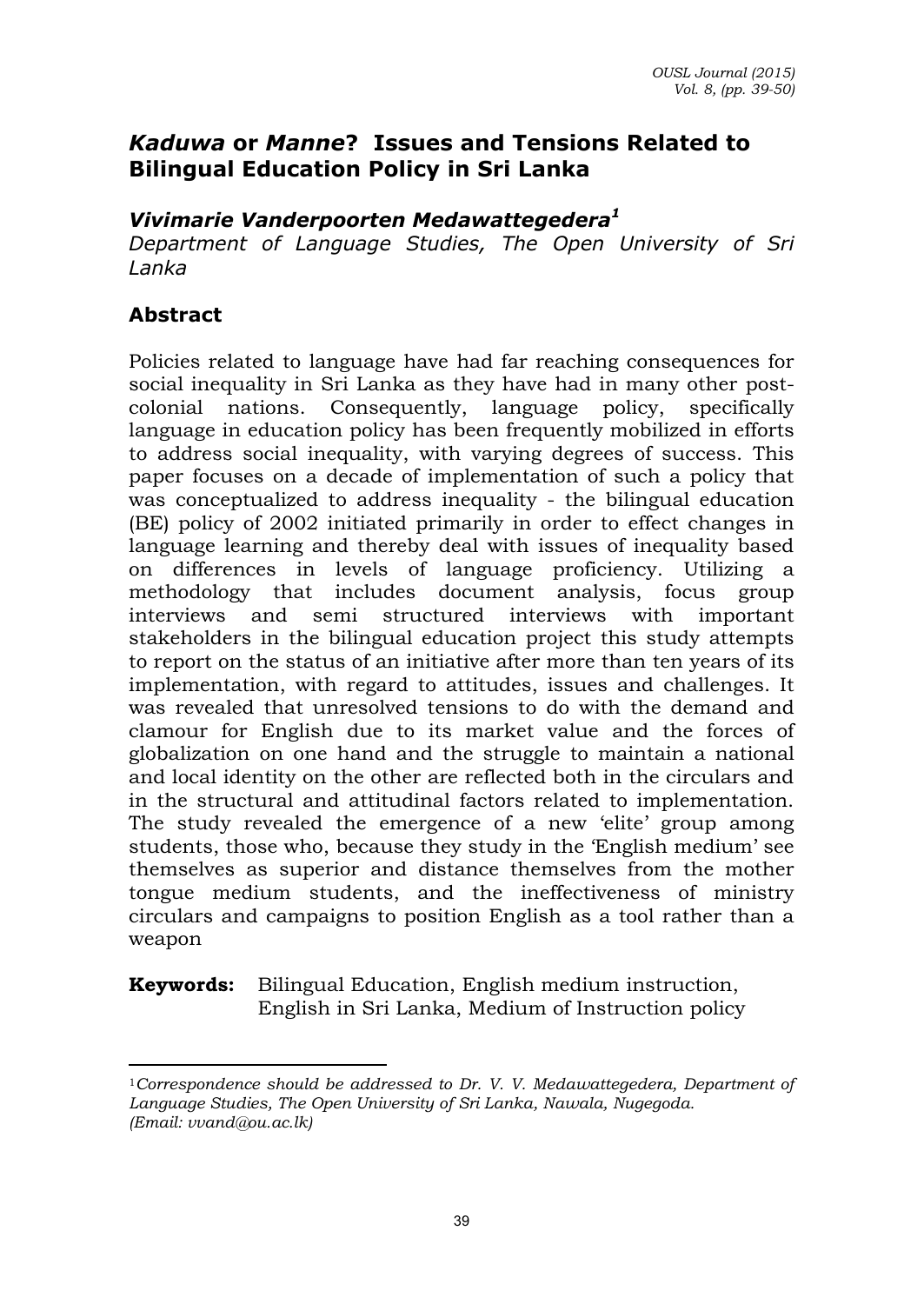### **Introduction**

Language policy in Sri Lanka, as in many other parts of the world, has had far reaching consequences for social inequality. Correspondingly, language policies, specifically language in education policies have been frequently utilized in attempts to redress social inequality in this country, with varying levels of success. Approaches to Language policy in general can be divided into those related to Language practices, to Language ideology, and to language planning activities that attempt to modify the practices and ideology of a community (Spolsky, 2004). The question of which language(s) should be used as the/a Medium of Instruction is a significant activity related to what has been termed 'Acquisition Planning' (Cooper, 1989). As such, this paper focuses on the bilingual education (BE) initiative implemented in 2002 in Sri Lanka in order to effect changes in language learning and thereby address issues of inequality based on differential access to English, which constitutes significant linguistic capital in Sri Lanka and many other countries today.

### **Bilingual Education in Sri Lanka**

Learning subject matter rather than the target language directly has been found to be more effective in second language acquisition. This is attributed to the fact that since "school subjects are what children need to talk about in school", learning content in the target language medium "provides the motivation and opportunity for meaningful communication". Conventional 'English as a second language' instruction on the other hand tends to create artificial situations and unreal contexts which do not provide the same degree of motivation for meaningful communication. The concept of learning subject matter in a language that is not one's own in order to learn both the subject and another language can be traced back many centuries. However, the contemporary notion of Bilingual Education – which has come to be understood as synonymous with English medium instruction - is often viewed as being controversial because of the political implications of which language is chosen as a medium of instruction and the tensions it has come to create.

Rubin (1983) defines the decision as to what language to use as a medium of instruction as a "language problem" which "organizations …given a mandate to fulfill" purposes of language planning, need to solve by deciding "which variety/language will be used by certain sectors of the polity" (p.4). It has also been noted that the language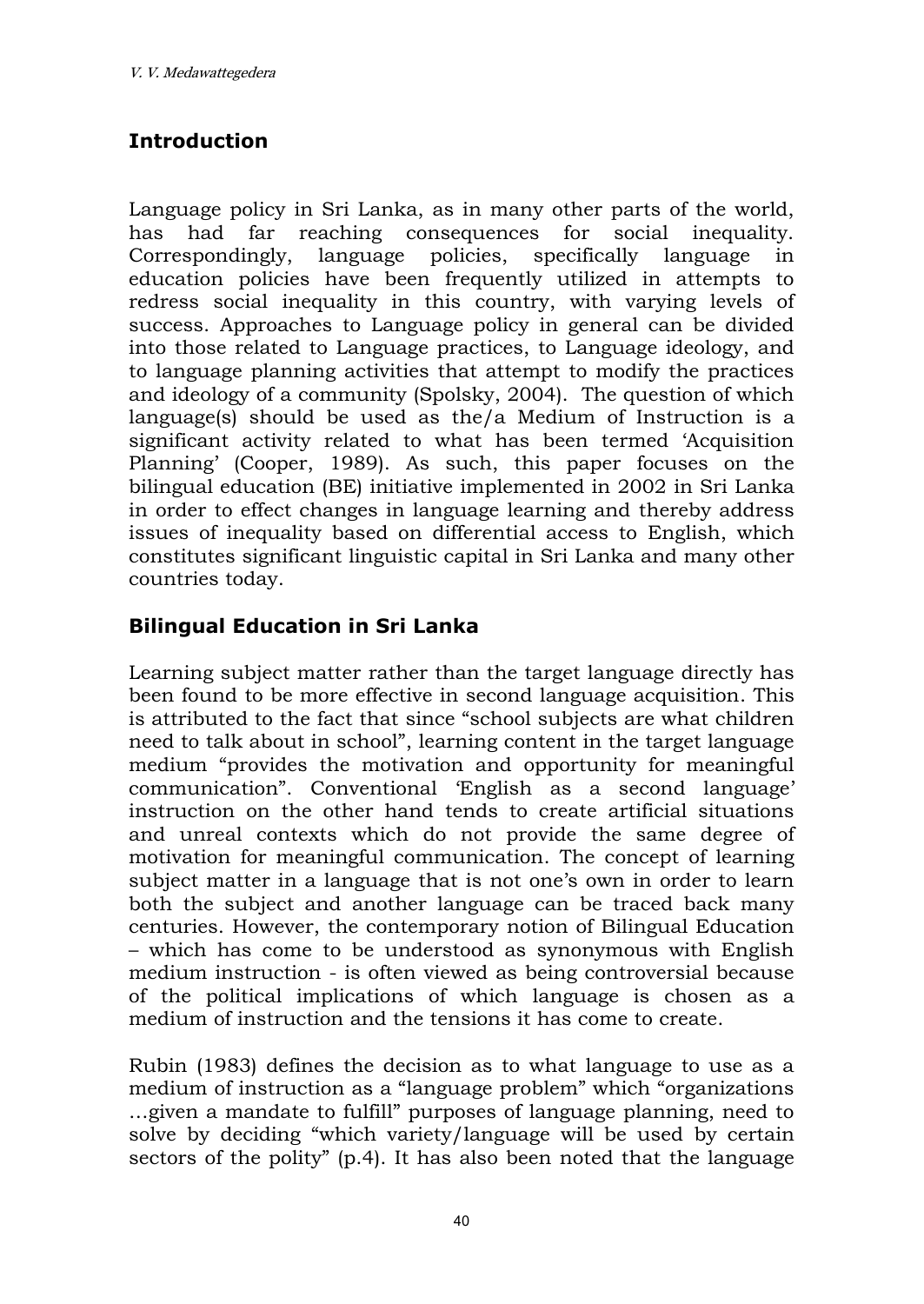of the school begins to assume much importance and such an important status is one not usually accorded to other contexts for language use.

The current Bilingual Education Policy has its official origins in a Ministry of Education (MoE) circular dated February 2001 which makes GCE Advanced Level science stream courses available to students in the English medium. The first reference to Bilingual Education is in Circular 2001/05 titled *Teaching of A/L Science Subjects in the English Medium*. The Circular directs Principals to start teaching A/L Science Subjects in English for the following reasons:

- i) The growing importance of English as the language of global communication in an increasingly more globalized world;
- ii) The need to facilitate the transfer of students to either the world of work or to higher education in the sciences.

The policy at junior secondary level (Grades 6-8) was initiated as a follow up initiative to the one which permitted GCE (Advanced Level) Science stream students to study their subjects in the English medium, beginning in May, 2001. Interestingly, the only 'research' which justified this initiative was that 26% of all students in Type 1AB and Type 2 schools2 who sat the GCE (Ordinary Level) exam in 2000, expressed their desire to study in the English medium and 50% of Science-graduate teachers in all Type 1AB schools expressed a desire to teach in the English medium3.

By introducing these initiatives in government schools it was assumed that all would have equal access to linguistic capital, thus improving equity. In a country where the richest 20 percent receives nearly 55 percent of the total income, while the poorest 20 percent receives only 5 percent (Department of Census and Statistics, 2007), issues of equity abound in educational debates and policy making. Thus, the policy aims are consistent with what Gibbons (2003: 247) points out: "for students who are learning ESL in an Englishmedium school, English is both a target and a medium of education: they are not only learning English as a subject but are learning

 $\overline{a}$ *<sup>2</sup> 1 AB – School having Advanced Level Science stream classes, 1 C - School having Advanced Level Arts and /or Commerce streams but no Science stream, Type 2 - Schools having classes only up to grade 11, Type 3 - Schools having classes only up to grade 8. (http://www.statistics.gov.lk/Newsletters/Education%20Bulletin.pdf)* 

*<sup>3</sup> Ministry of Education (MOE) Circular No: 2001/05 of 23.02.2001 to all zonal and provincial directors of education.*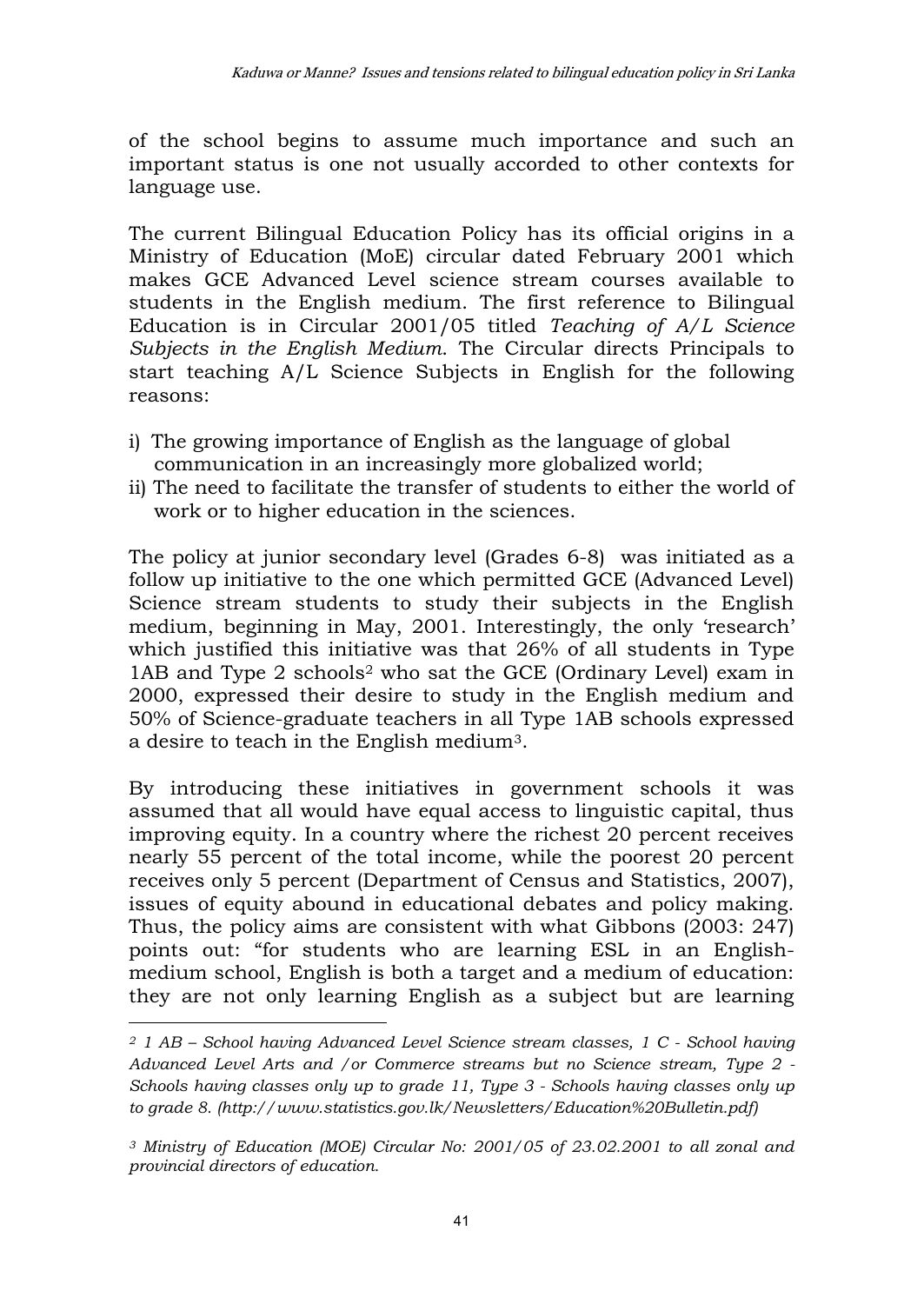through it as well. In these content-based classrooms, the construction of curriculum knowledge needs to progress hand-inhand with the development of English". The rationale behind the introduction of EMI was that the ELT project "had failed miserably in this country for more than forty years"4. The National Education Commission (2003) justifies this claim thus:

While English has been a compulsory second language in all schools from grade 3 since the 1940s, the teaching of English as a subject confined to one period a day has not enabled the vast majority of students to communicate in English effectively or to be equipped with language skills to explore the expanding world of learning, resulting in a decline in the quality of higher education" (p. 115).

Some of the many tensions that revolve around 'English as a medium of instruction' and language in education policies are those that exist between preserving the value, proficiency and status of local languages and empowering young people to be successful in the wider world via proficiency in English, between English medium instruction policy and the implementation of that policy, between teaching content and teaching English in the subject classroom, and between students who are more proficient in English and those who are not.

Many other post-colonial countries which were left with the dubious legacy of English as a language of privilege and the divisions created thereby, have tried to negotiate the tensions between local languages and English, first in the face of decolonization and nation building and more recently in the face of globalization. It is in the language acquisition policies of these countries that this tension is most visible. For example, Malaysia has introduced two major policies regarding the Medium of Instruction. The first one involves the sudden change from Bahasa Malaysia to English for Mathematics and Science in 2003, and the second, a reversal in 2012. This has resulted in the introduction of a new language policy, that is, '*To Uphold Bahasa Malaysia & to Strengthen the English Language*' (MBMMBI) (Ha *et al*., 2013).

Social transformation oriented curriculum attempts to increase the life chances of disadvantaged groups. It aims "not to transmit the past to the future but to change the present for the disadvantaged"

 $\overline{\phantom{a}}$ *<sup>4</sup> Rajiva Wijesinha, one of the two principal architects of the EMI reforms and member of the Presidential Task Force on Educational Reforms 1997-2002, in interview (Medawattegedera, 2011).*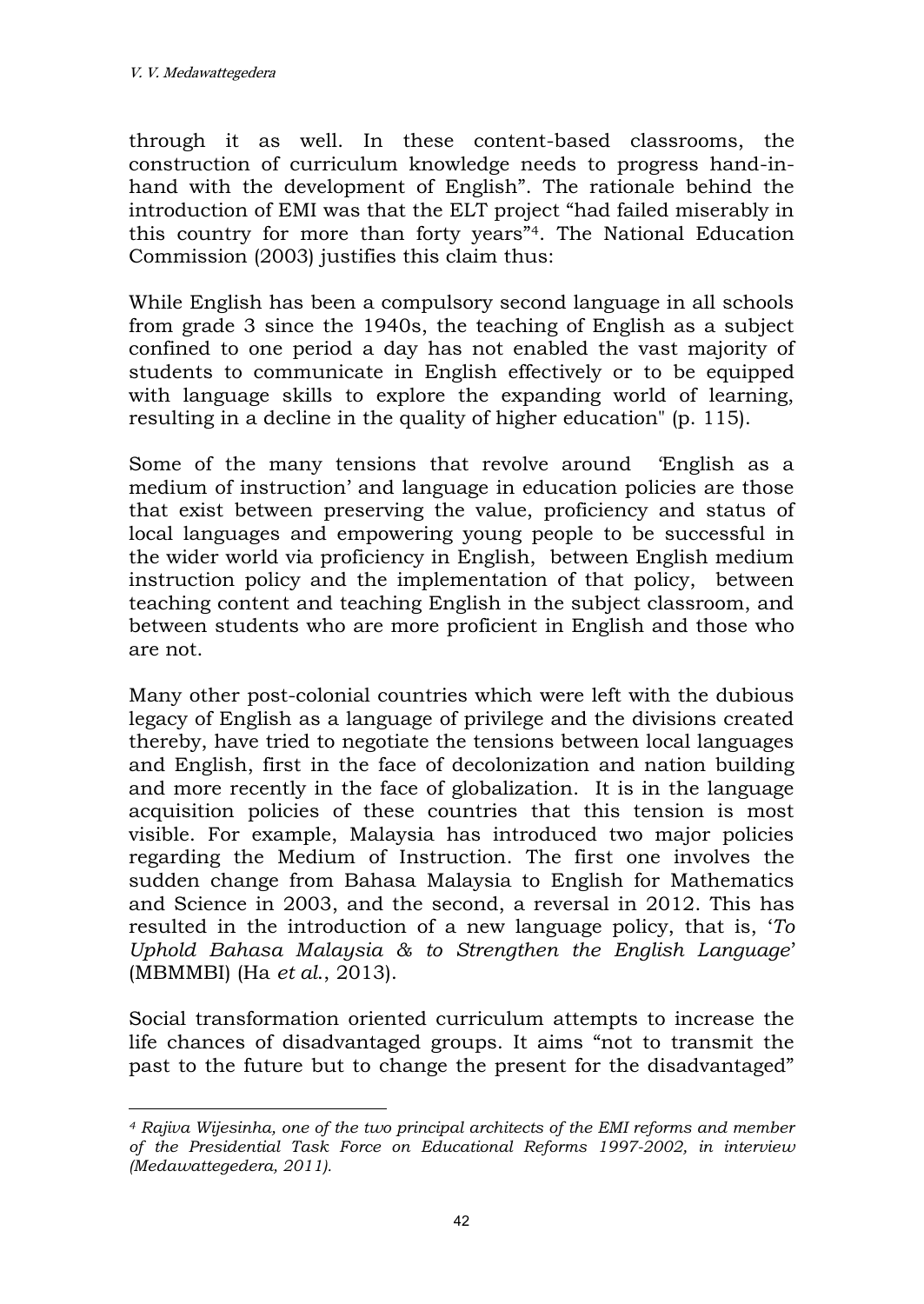(Lo Bianco, 2001: 460). As such, the government currently in power has focused on changing the ideological associations of English with power and prestige to those associated with function and pragmatics. A widespread media campaign featuring popular sports figures, film actors and other public personalities to whom English was not a language spoken in the home but a learned second language was launched to popularize the concept of English being an instrument and not a tool of oppression, not a *Kaduwa* (sword =weapon) but a Manne (machete = tool)

It is against this background that this study seeks to answer the following research questions in an attempt to investigate the issues and tensions in implementing bilingual education and in Sri Lanka over the last decade

## **Research Questions**

- What trends and tensions can be discerned from the scrutiny of Ministry of Education circulars?
- What are the current issues and challenges related to stakeholder attitudes and the implementation of the medium of instruction policy?

# **Methodology**

The methodology included a document analysis i.e. the scrutiny of all the Ministry of Education circulars issued to schools on the implementation of Bilingual Education since its inception more than a decade ago, an in depth semi structured interview with the current Director of the Bilingual Education Programme of the Ministry of Education and the relevant officer at the National Institute of Education, semi structured interviews with teachers, principals and deputy principals, and focus group interviews with teachers, principals, in-service advisors, coordinators of the bilingual education programme in department of education zonal offices, and randomly selected students studying in bilingual medium classes from grades 6-10.

The participants - approximately 150 - were drawn from three provinces; the Western, Southern and North Western Province based on convenience sampling, when this researcher visited these provinces for research purposes related to a commissioned study done for the National Education Commission.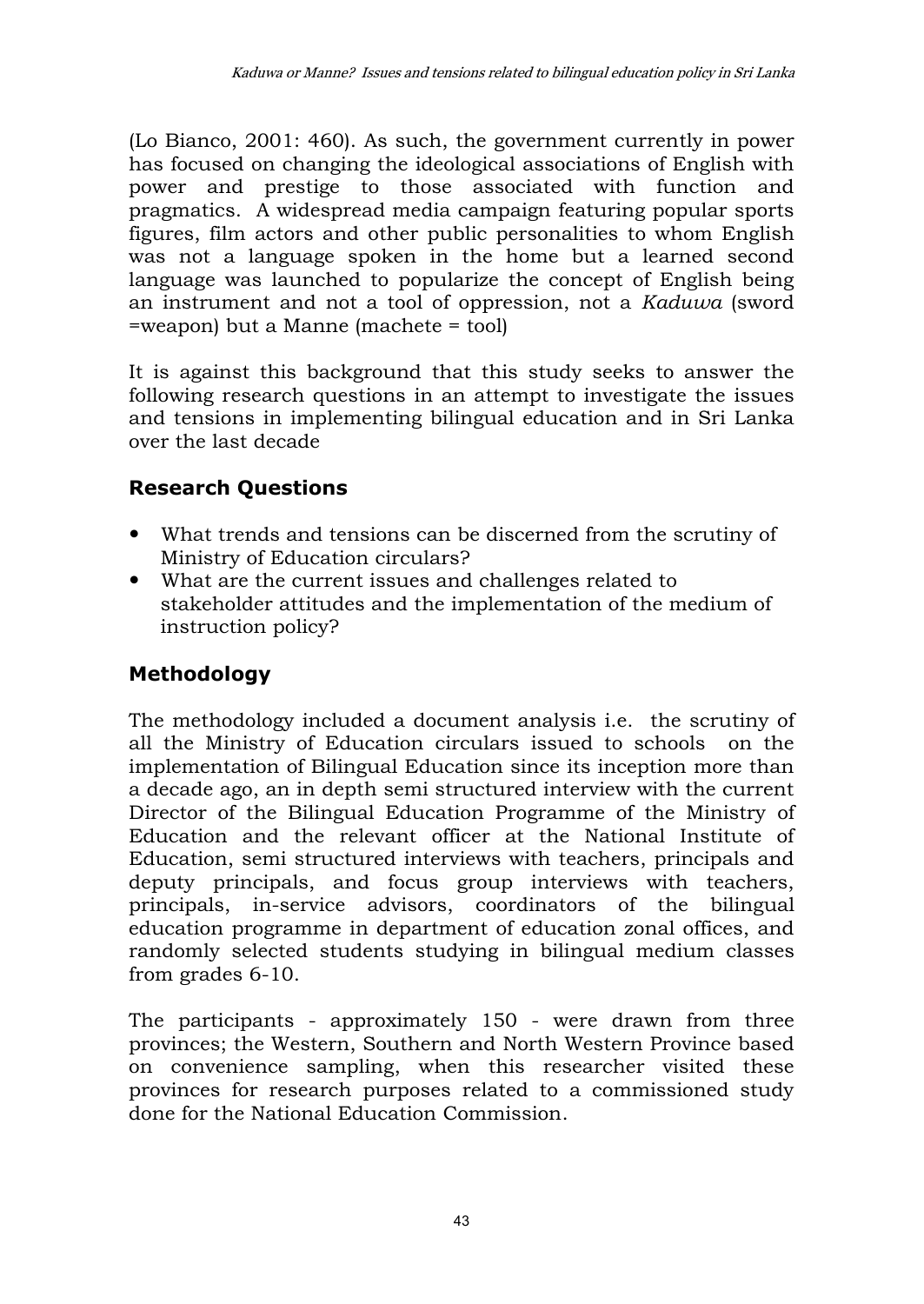## **Findings**

In 2001 there was no clear or overt policy on Bilingual Education or English Medium Instruction when it started, having been initiated via a Cabinet paper. So the current bilingual education initiative originates with a Ministry of Education (MoE) circular dated February 2001 which makes A/L science stream courses available to students in the English medium titled *Teaching of A/L Science Subjects in the English Medium*. It was meant to be an egalitarian policy to redistribute the linguistic capital of English more evenly among the diverse social classes and was first called "English Medium Instruction". Just like the more recent "English as a Life Skill campaign" the Circular packages English in terms of its instrumental uses. The reasons it provides are

- The growing importance of English as the language of global communication in an increasingly more globalized world;
- The need to facilitate the transfer of students to either the world of work or to higher education in the sciences;

However, calling this new initiative "English Medium" turned out to be a 'mistake because it was misunderstood and taken as a green light to reverse existing policy. Schools, under pressure from parents, among other reasons, started having 'English medium' for all grades. How this was perceived and practiced by stakeholders can be seen in the tone of circulars which were consequently issued by the ministry to try and control the misunderstandings.. First, a Circular was issued which decreed that GCE Advanced Level candidates can choose to mix media of instruction in their choice of Science subjects for the examination thus allowing them to do one subject in English and the others in Sinhala/Tamil was issued.

Next, a stern directive issued via Circular 2003/18, expressly forbade the start of exclusively English Medium classes especially at the primary level and points out to principals that they only had authorization to teach *select subjects in English* from Grade VI onwards (emphasis added).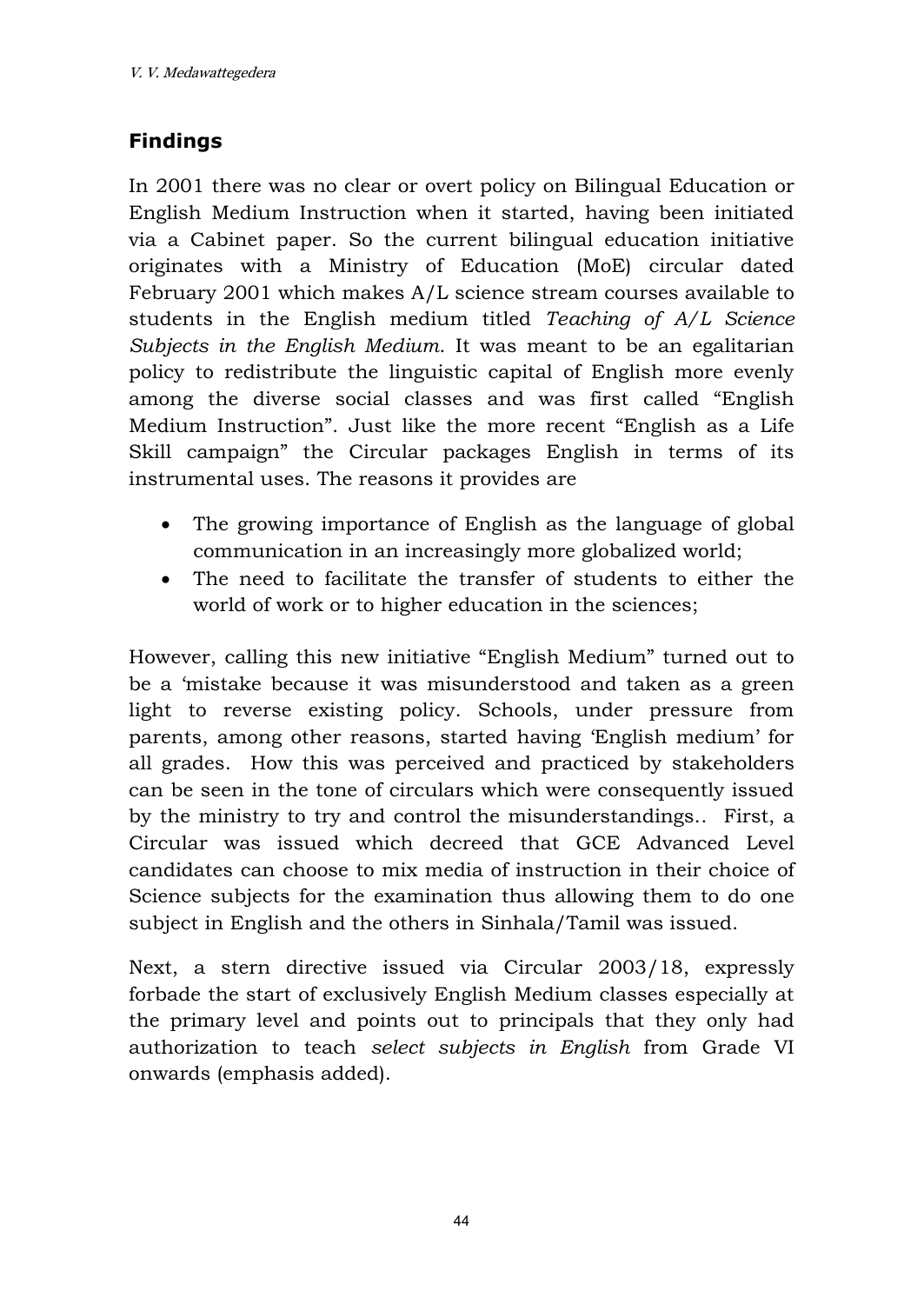By 2008 the Ministry seems to have decided that it must ensure compliance with a name change from "English Medium" instruction to "Bilingual Education" via yet another circular. The content of the circular dated 2008.04.21 titled "The Implementation of the New Syllabus in Grades VI-XI", is in essence an elaborate explanation of the change in name. It states that the aim of the initiative was:

- To promote English through teaching select subjects in English without devaluing the status of the two national languages, Sinhala and Tamil; (Which sounds very similar to the current Malaysian language medium of instruction policy);
- Because of the need to bring about an attitudinal change among people who regard English not in its purely instrumental sense but *as an ornament* that can be used to bring about social division as evident from certain incidents reported to the Ministry ;
- To turn English into a tool available to all and thereby to encourage people to see it as something "ordinary" and not the prestige language that it is today;
- To encourage communication among students through the use of two languages and thereby to advance cognitive development.

The now infamous incident where a student in the 'English medium' at a prominent girls' school in Colombo had a fight with a student from the Mother tongue medium class and called her "you Sinhala medium bitch" was reported to the ministry. Such incidents also prompted the change to 'bilingual rather than English medium' Thus, although the circular issued in 2001 had attempted to turn English into a purely instrumental language, its interpretation by the stake holders shows us the symbolic value that it carries as a prestige language. Wickremagamage *et al.* (2010) in a study focused on the Central Province of Sri Lanka, which also did a critical reading of the Ministry of Education Circulars, point out that the later circulars of the Ministry contain "a belated recognition of the inextricable link between language politics and language policy" (2010:18).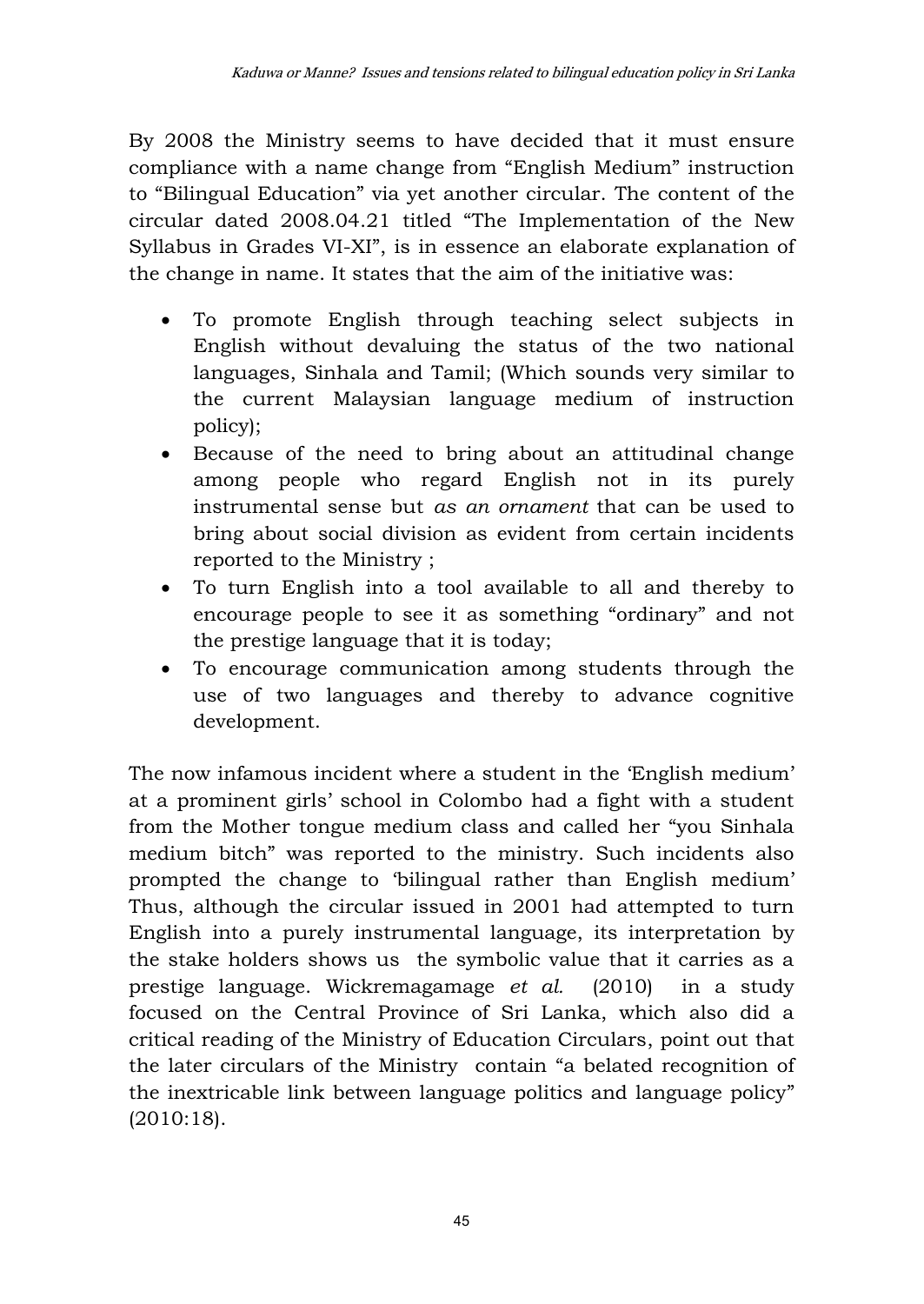With effect from 2009, another circular was issued, enforcing a directive to schools to have bi medium classes, and setting up a maximum number of subjects (5) that could be done in English medium, ruling that bilingual students should be taught a higher number of subjects in their mother tongue than in English medium and explicitly forbidding teaching of History in the English medium. This can be interpreted as an effort to demonstrate that the Mother Tongue is more important and valuable than English.

However, a number of schools rejected the decree spelt out in the circulars to have 'bi medium classes', or in other words to group together those who studied entirely in the mother tongue and those who were doing selected subjects in English.

Interview data from teacher interviews revealed that many teachers agreed with the notion that students should not be separated into monolingual and bilingual groups, and thought it was a clever strategy to prevent "English medium" students from feeling superior. However it was also found that in many instances schools do not follow the circular which specifies that bilingual classes should not be separated ; firstly due to pressure from influential parents, and secondly due to scheduling and time tabling issues which arise from attempts to do so. Further, there are incidents where parents even strongly objected to having their children (who are doing selected subjects in English medium) being grouped together in one class with the mother tongue medium students. Interview data with the ministry officials revealed that there was even one incident reported from Hambanthota where parents petitioned the then President about their objections and he then requested the principal not to mix the Binlingual Education (BE) stream (popularly referred to as 'English medium') and Monolingual stream students in one class. This incident echoes the one referred to in Wickremagamage *et al*, (2010:18) who found a similar incident a few years ago in the Central Province:

"Another incident they cited involved an "English Medium" student from Medawachchiya who had complained to the President in writing that s/he found it demeaning to remain in the same class with his/her *Sinhala Medium* counterparts and asking the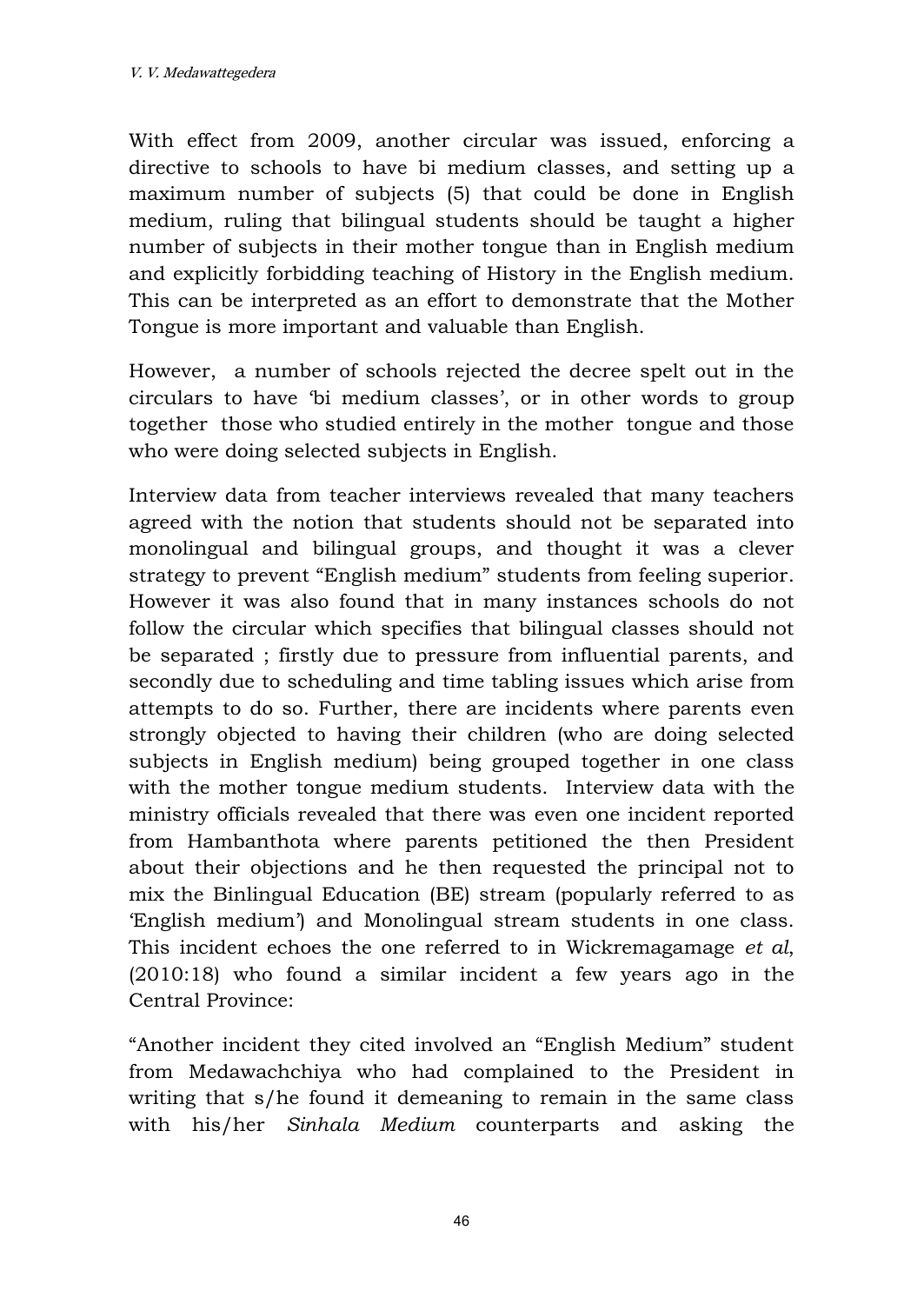President's intervention to maintain separate classrooms at his/her schools".

Thus, having monolingual and bilingual students in the same class created tensions among the students and affected parents to the extent that in some cases, complaints were even referred to the President of the country. Interviews with Principals reveal similar findings, including an example of an incident in a prominent school in the Southern Province, where students had formed "English Medium" clubs, which included members from English medium classes in other schools in the region. Thus a group identity was constructed where the members went to the extent of printing T shirts in order to identify the members out of school hours. (Specimens which had been confiscated later by the school were shown to the researcher as proof)

Interview and focus group data also reveal that in some instances, school principals provided extra facilities to 'English medium' classes such as extra fans and better classrooms. On the other hand, interviews with students in bilingual medium classes revealed that monolingual teachers 'treated them differently' and 'were always finding fault' with them. Interviews with teachers revealed that there was a perception that 'English medium' students had a 'superiority complex' and though 'they were better than the rest' Teachers also believe that English Medium teachers should get extra recognition because they have a dual role: teaching language and teaching subject matter. In many schools, the English teacher is called upon to teach subjects such as Geography and Science in the English medium. This indicates a shifting role, extra challenges and new identities for the English teacher.

Although a few studies have shown that the notion of *Kaduwa* to represent English seems to be fast disappearing (Widyalankara, 2009, Samarakkody, 2001 ) and although the previous government has marketed English as a tool (Manne) rather than a weapon (Kaduwa) and as a 'life skill' spoken "our way" rather than as a dominant world language with the power to divide, the analysis of the circulars as well as the perceptions and practices of the stakeholders reveal the tensions that still exist regarding English in Sri Lanka. These tensions spring from the demand and clamour for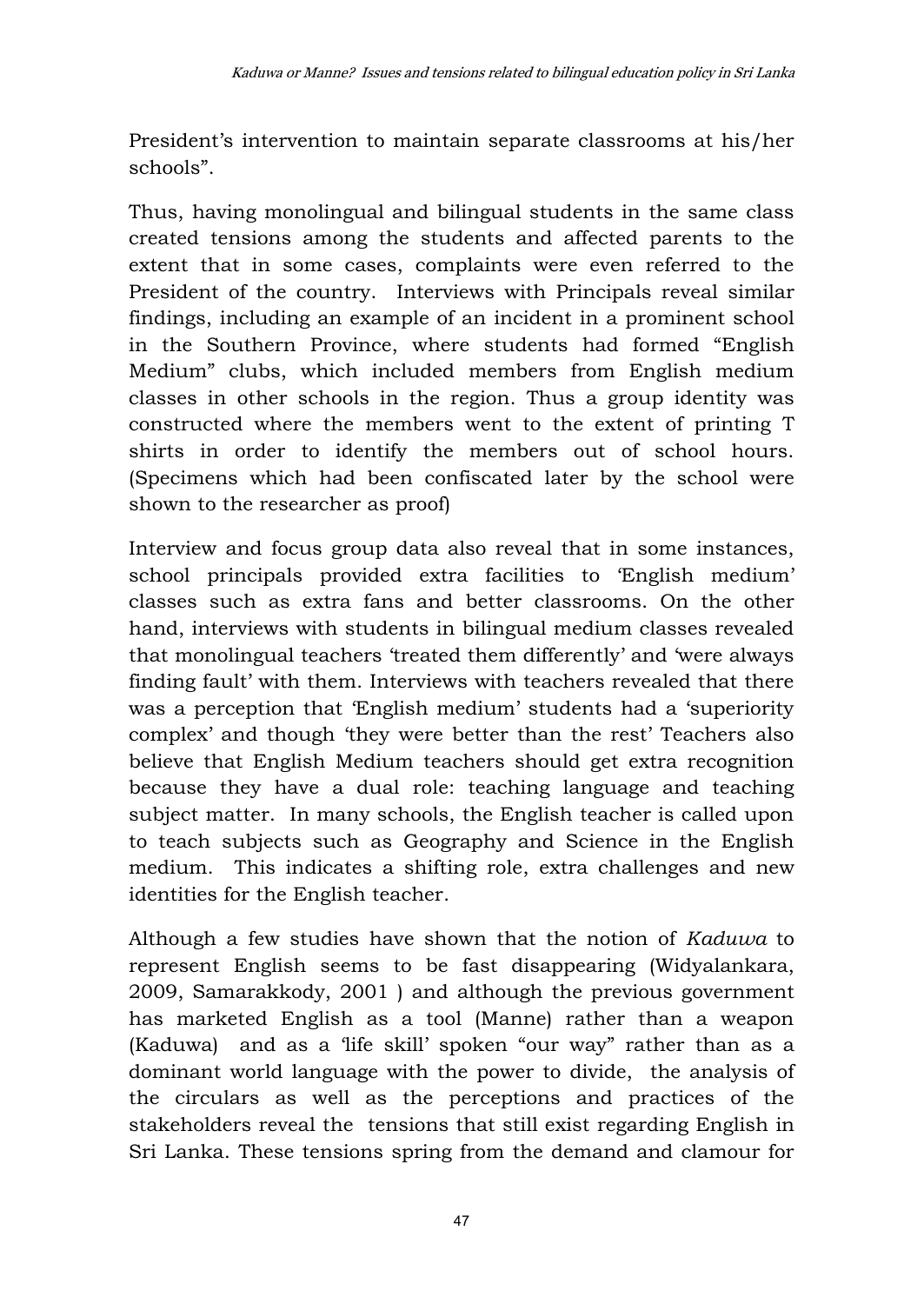English due to its market value and the forces of globalization on one hand and the struggle to maintain a national and local identity on the other and are reflected both in the practice of BE and the Government circulars on the subject.

## **Conclusion**

A decade later, Bilingual Education Initiative still has no policy document but functions as an evolving policy which has taken the form of a string of Ministry of Education (MoE) Circulars. Each new circular seems to be an attempt to rectify misunderstandings because of the lack of clarity in policy. The circulars also reveal tensions between local and global realities. Further, beliefs and attitudes towards languages cannot be changed via ministry circulars and directives, nor by large scale campaigns just as, in Lo Bianco's words "Languages cannot be invested with new value overnight" (Lo Bianco, 2007, cited in Wickremagamage *et.al*., 2010). As such, despite state-sponsored efforts to turn English into an almost banal and unremarkable 'life" skill such as literacy, its sociocultural and political resonance still persists.

This study reveals that the elitism associated with English is still being reproduced among students for whom it is neither a first language nor a language used at home with their families but a mere medium of instruction at school. Teachers and administrators too continue to invest the English language with a divisive role, colluding with students (by treating them differently) and thus seeming to signal that English is superior and has more value than the national languages. The fact that there is no consistent policy about and for selection of students to study in the bilingual classes is also a pertinent issue which needs to be resolved equitably.

It appears as though the *Kaduwa* syndrome has renewed itself via new wielders of the English language as a weapon – a weapon which may yet take a few more decades to transform itself into a tool.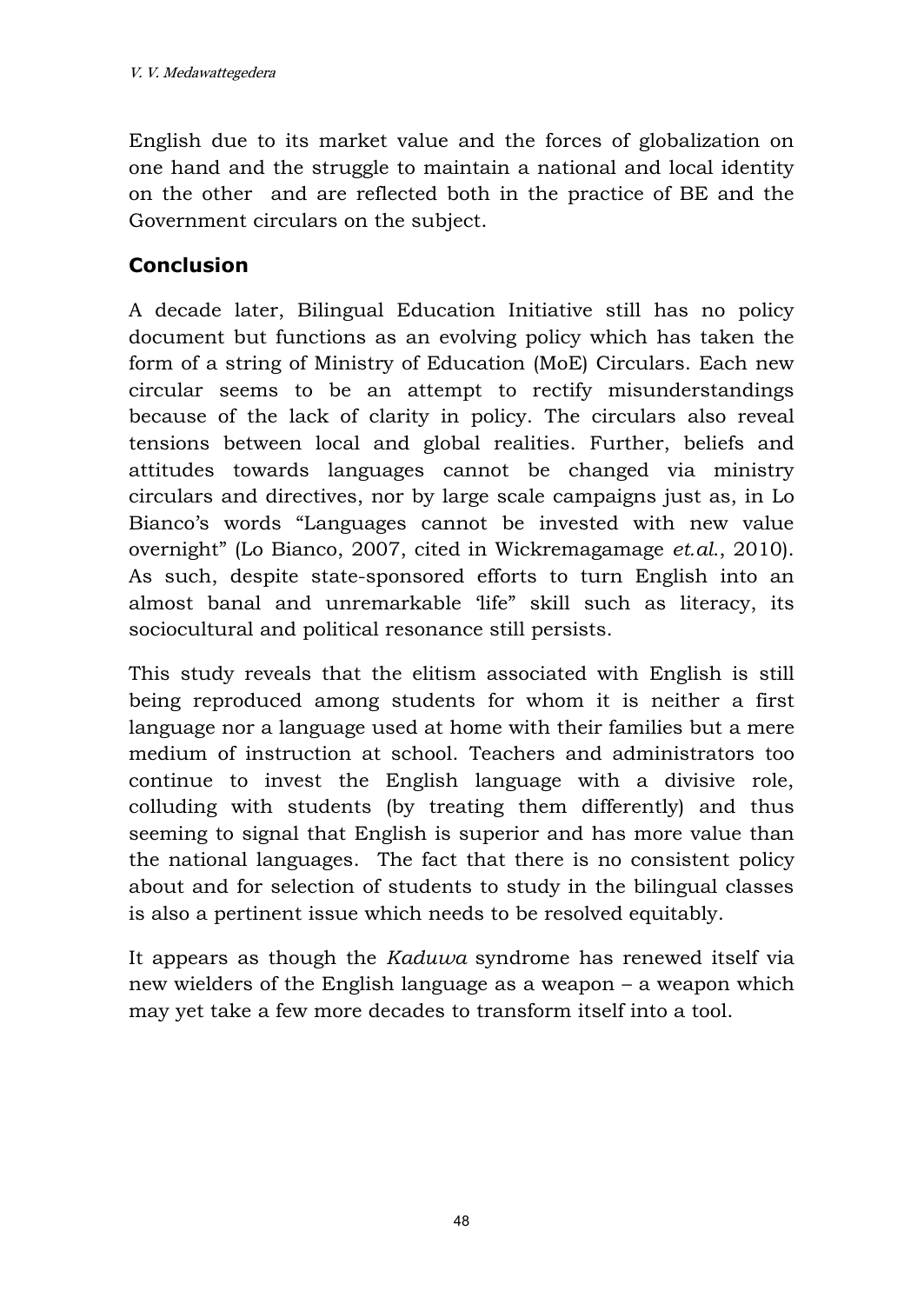#### **References**

- Cooper, R. L. (1989). *Language planning and social change*. Cambridge University Press.
- Department of Census and Statistics (2007). *Household Income and Expenditure survey 2006/07: final report*. Colombo: Ministry of Finance and Planning, Department of Census and **Statistics**
- Gibbons, P. (2003). Mediating language learning: teacher interactions with ESL students in a content-based classroom. *TESOL Quarterly*, 37(2), 247-273
- Ha, P. H., Kho, J. & Chng, B. (2013). Nation Building, English as an International Language, Medium of Instruction, and Language Debate: Malaysia and Possible Ways Forward. *Journal of International and Comparative Education,* Volume 2, Issue 2.
- Lo Bianco, J. (2007). *Bilingual and multilingual education in national language policy*. Nontaburi, Thailand: Sahamitr Printing and Publishing.
- Lo Bianco, J. (2001). Talking Globally: Challenges for Foreign Language Education from New Citizenship and Economic Globalisation. *Forum for Modern Language Studies*, 37(4), 456- 475.
- Medawattegedera, V. V. (2011) '*Shots of Justice': English medium instruction in Sri Lankan secondary schools, from policy to practice*. Unpublished PhD Dissertation, University of Ulster, UK.
- National Education Commission (2003) *Envisioning Education for Human Development: Proposals for a National Policy Framework on General Education in Sri Lanka*. Colombo: National Education Commission.
- Rubin, J. 1983. Evaluating status planning: What has the past decade accomplished? J. Cobarrubias & J. Fishman (eds.), *Progress in language planning: International perspectives.* Mouton Publishers. 329-343.